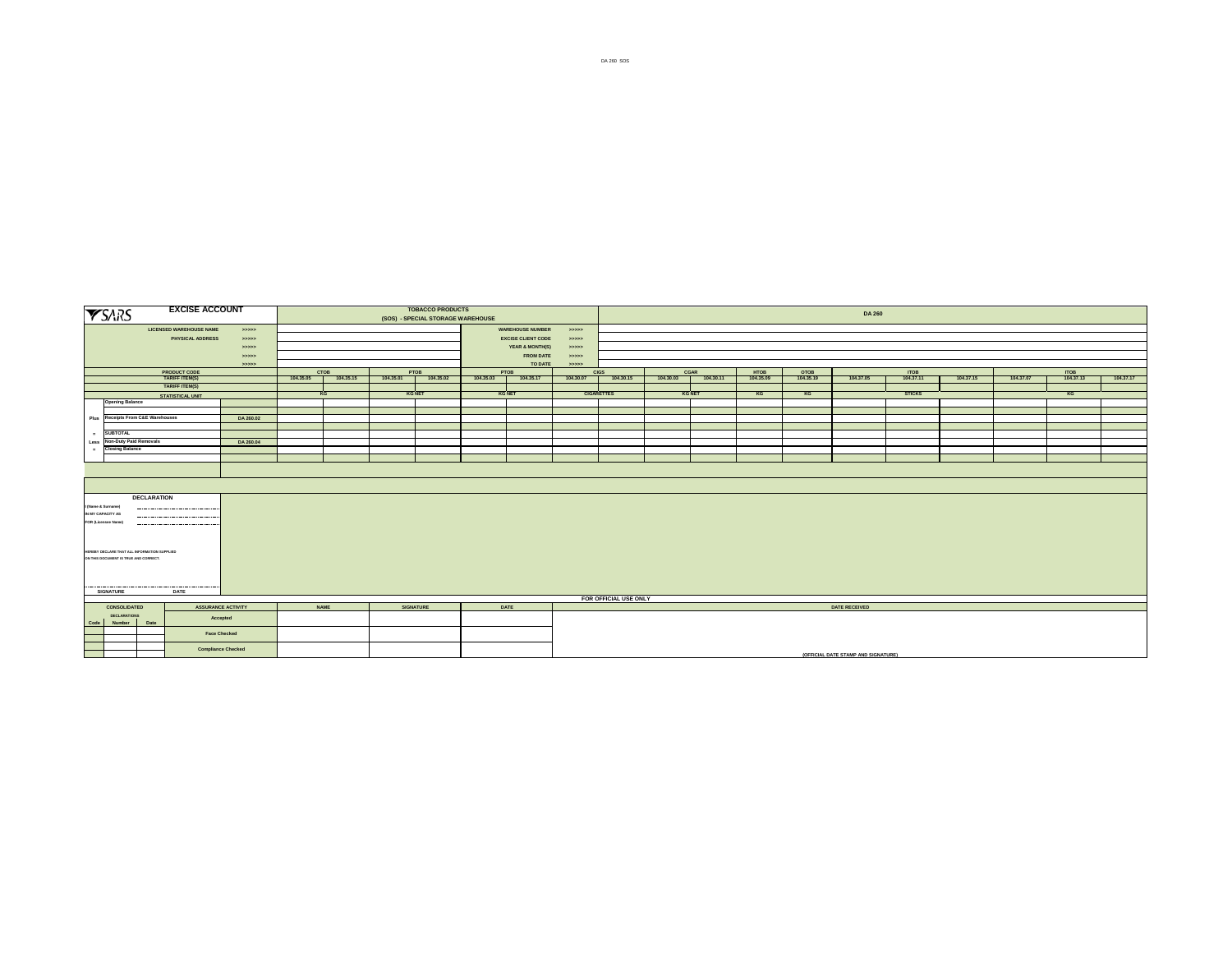|             | <b>EXCISE ACCOUNT SCHEDULE</b><br><b>RECEIPTS FROM C&amp;E WAREHOUSES</b> |                        |           |           |            | <b>TOBACCO PRODUCTS</b><br>(SOS) - SPECIAL STORAGE WAREHOUSE |           |                           |           |                   |               |           |           |           | DA 260.02 |                  |           |           |                  |           |
|-------------|---------------------------------------------------------------------------|------------------------|-----------|-----------|------------|--------------------------------------------------------------|-----------|---------------------------|-----------|-------------------|---------------|-----------|-----------|-----------|-----------|------------------|-----------|-----------|------------------|-----------|
|             |                                                                           |                        |           |           |            |                                                              |           |                           |           |                   |               |           |           |           |           |                  |           |           |                  |           |
|             | LICENSED WAREHOUSE NAME >>>>>                                             |                        |           |           | $\bullet$  |                                                              |           | <b>WAREHOUSE NUMBER</b>   | 55555     |                   |               |           |           |           |           |                  |           |           |                  |           |
|             |                                                                           | PHYSICAL ADDRESS >>>>> |           |           | $\Omega$   |                                                              |           | <b>EXCISE CLIENT CODE</b> | 55555     |                   |               |           |           |           |           |                  |           |           |                  |           |
|             |                                                                           | 55555                  |           |           | $\bullet$  |                                                              |           | YEAR & MONTH(S)           | 55555     |                   |               |           |           |           |           |                  |           |           |                  |           |
|             |                                                                           | 55555                  |           |           | $\sqrt{2}$ |                                                              |           | <b>FROM DATE</b>          | >>>>>     |                   |               |           |           |           |           |                  |           |           |                  |           |
|             |                                                                           | 55555                  |           |           |            |                                                              |           | TO DATE                   | 55555     |                   |               |           |           |           |           |                  |           |           |                  |           |
|             | <b>PRODUCT CODE</b><br>TARIFF ITEM(S)                                     |                        |           | СТОВ      |            | PTOB                                                         | PTOB      |                           |           | <b>CIGS</b>       | CGAR          |           | HTOB      | OTOB      |           | TOB<br>104.37.11 |           |           | TOB<br>104.37.13 |           |
|             |                                                                           |                        | 104.35.05 | 104.35.15 | 104.35.01  | 104.35.02                                                    | 104.35.03 | 104.35.17                 | 104.30.07 | 104.30.15         | 104.30.03     | 104.30.11 | 104.35.09 | 104.35.19 | 104.37.05 |                  | 104.37.15 | 104.37.07 |                  | 104.37.17 |
|             | <b>TARIFF ITEM(S)</b>                                                     |                        |           |           |            |                                                              |           |                           |           |                   |               |           |           |           |           |                  |           |           |                  |           |
|             | <b>STATISTICAL UNIT</b>                                                   |                        |           | KG        |            | <b>KG NET</b>                                                |           | <b>KG NET</b>             |           | <b>CIGARETTES</b> | <b>KG NET</b> |           | KG        | KG        |           | <b>STICKS</b>    |           |           | KG               |           |
|             | <b>SUPPORTING DOCUMENTS</b>                                               |                        |           |           |            |                                                              |           |                           |           |                   |               |           |           |           |           |                  |           |           |                  |           |
|             | (Official Declarations / Commercial Documents)                            |                        |           |           |            |                                                              |           |                           |           |                   |               |           |           |           |           |                  |           |           |                  |           |
| <b>TYPE</b> | <b>NUMBER</b><br>TALS BROUGHT FORWARD FROM PREVIOUS DA 260.02             | <b>DATE</b>            |           |           |            |                                                              |           |                           |           |                   |               |           |           |           |           |                  |           |           |                  |           |
|             |                                                                           |                        |           |           |            |                                                              |           |                           |           |                   |               |           |           |           |           |                  |           |           |                  |           |
|             |                                                                           |                        |           |           |            |                                                              |           |                           |           |                   |               |           |           |           |           |                  |           |           |                  |           |
|             |                                                                           |                        |           |           |            |                                                              |           |                           |           |                   |               |           |           |           |           |                  |           |           |                  |           |
|             |                                                                           |                        |           |           |            |                                                              |           |                           |           |                   |               |           |           |           |           |                  |           |           |                  |           |
|             |                                                                           |                        |           |           |            |                                                              |           |                           |           |                   |               |           |           |           |           |                  |           |           |                  |           |
|             |                                                                           |                        |           |           |            |                                                              |           |                           |           |                   |               |           |           |           |           |                  |           |           |                  |           |
|             |                                                                           |                        |           |           |            |                                                              |           |                           |           |                   |               |           |           |           |           |                  |           |           |                  |           |
|             |                                                                           |                        |           |           |            |                                                              |           |                           |           |                   |               |           |           |           |           |                  |           |           |                  |           |
|             |                                                                           |                        |           |           |            |                                                              |           |                           |           |                   |               |           |           |           |           |                  |           |           |                  |           |
|             |                                                                           |                        |           |           |            |                                                              |           |                           |           |                   |               |           |           |           |           |                  |           |           |                  |           |
|             |                                                                           |                        |           |           |            |                                                              |           |                           |           |                   |               |           |           |           |           |                  |           |           |                  |           |
|             |                                                                           |                        |           |           |            |                                                              |           |                           |           |                   |               |           |           |           |           |                  |           |           |                  |           |
|             |                                                                           |                        |           |           |            |                                                              |           |                           |           |                   |               |           |           |           |           |                  |           |           |                  |           |
|             |                                                                           |                        |           |           |            |                                                              |           |                           |           |                   |               |           |           |           |           |                  |           |           |                  |           |
|             |                                                                           |                        |           |           |            |                                                              |           |                           |           |                   |               |           |           |           |           |                  |           |           |                  |           |
|             |                                                                           |                        |           |           |            |                                                              |           |                           |           |                   |               |           |           |           |           |                  |           |           |                  |           |
|             |                                                                           |                        |           |           |            |                                                              |           |                           |           |                   |               |           |           |           |           |                  |           |           |                  |           |
|             |                                                                           |                        |           |           |            |                                                              |           |                           |           |                   |               |           |           |           |           |                  |           |           |                  |           |
|             |                                                                           |                        |           |           |            |                                                              |           |                           |           |                   |               |           |           |           |           |                  |           |           |                  |           |
|             | SUBTOTALS CARRIED FORWARD TO NEXT DA 260.02                               |                        |           |           |            |                                                              |           |                           |           |                   |               |           |           |           |           |                  |           |           |                  |           |
|             | <b>GRAND TOTALS CARRIED FORWARD TO DA 260</b>                             |                        |           |           |            |                                                              |           |                           |           |                   |               |           |           |           |           |                  |           |           |                  |           |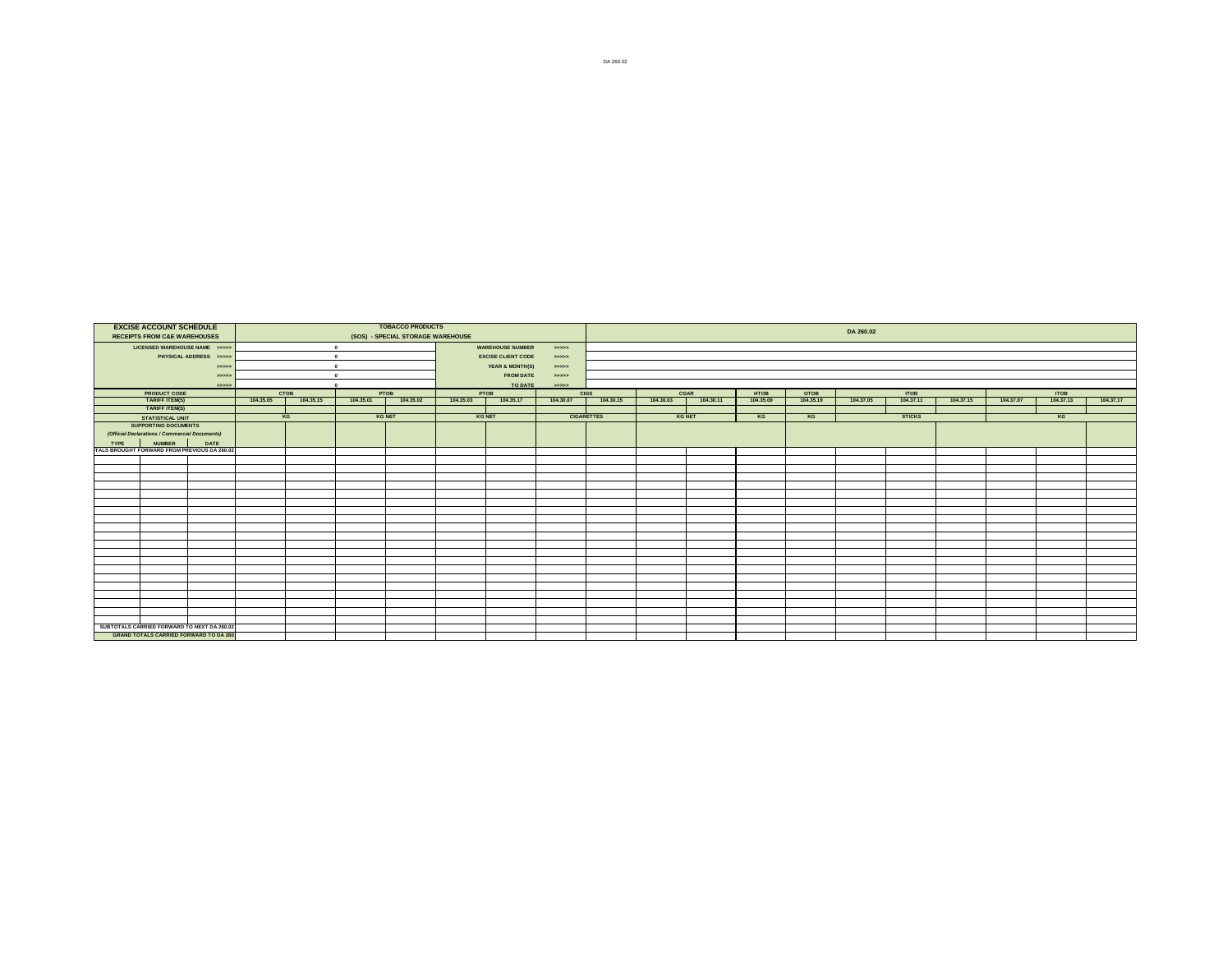| <b>EXCISE ACCOUNT SCHEDULE</b><br>SUMMARY OF NON-DUTY PAID REMOVALS |                                                        |                                           |       |             |           |            | <b>TOBACCO PRODUCTS</b><br>(SOS) - SPECIAL STORAGE WAREHOUSE |           |                           |             |                   |               |           |             |             | DA 260.04 |               |           |           |             |           |
|---------------------------------------------------------------------|--------------------------------------------------------|-------------------------------------------|-------|-------------|-----------|------------|--------------------------------------------------------------|-----------|---------------------------|-------------|-------------------|---------------|-----------|-------------|-------------|-----------|---------------|-----------|-----------|-------------|-----------|
| <b>LICENSED WAREHOUSE NAME</b>                                      |                                                        |                                           | 55555 |             |           | $\sqrt{2}$ |                                                              |           | <b>WAREHOUSE NUMBER</b>   | 55555       |                   |               |           |             |             |           |               |           |           |             |           |
|                                                                     | PHYSICAL ADDRESS                                       |                                           | 22222 |             |           | $\Omega$   |                                                              |           | <b>EXCISE CLIENT CODE</b> | > >> > >    |                   |               |           |             |             |           |               |           |           |             |           |
|                                                                     |                                                        |                                           | 55555 |             |           |            |                                                              |           | YEAR & MONTH(S)           | 55555       |                   |               |           |             |             |           |               |           |           |             |           |
|                                                                     |                                                        |                                           | 55555 |             |           |            |                                                              |           | <b>FROM DATE</b>          | > >> > >    |                   |               |           |             |             |           |               |           |           |             |           |
|                                                                     |                                                        |                                           | 55555 |             |           |            |                                                              |           | TO DATE                   | 22222       |                   |               |           |             |             |           |               |           |           |             |           |
|                                                                     | <b>PRODUCT CODE</b>                                    |                                           |       | <b>CTOB</b> |           |            | PTOB                                                         |           | PTOB                      | <b>CIGS</b> |                   | CGAR          |           | <b>HTOB</b> | <b>OTOB</b> |           | <b>ITOB</b>   |           |           | <b>ITOB</b> |           |
|                                                                     | <b>TARIFF ITEM(S)</b>                                  |                                           |       | 104.35.05   | 104.35.15 | 104.35.01  | 104.35.02                                                    | 104.35.03 | 104.35.17                 | 104.30.07   | 104.30.15         | 104.30.03     | 104.30.11 | 104.35.09   | 104.35.19   | 104.37.05 | 104.37.11     | 104.37.15 | 104.37.07 | 104.37.13   | 104.37.17 |
|                                                                     | <b>TARIFF ITEM(S)</b>                                  |                                           |       |             |           |            |                                                              |           |                           |             |                   |               |           |             |             |           |               |           |           |             |           |
|                                                                     | <b>STATISTICAL UNIT</b>                                |                                           |       |             | KG        |            | <b>KG NET</b>                                                |           | <b>KG NET</b>             |             | <b>CIGARETTES</b> | <b>KG NET</b> |           | KG          | KG          |           | <b>STICKS</b> |           |           | KG          |           |
| <b>REBATED REMOVALS</b><br><b>CHEDULE 6 REBATE ITE</b>              |                                                        | <b>SUPPORTING DOCUMENT</b><br>TYPE NUMBER | DATE  |             |           |            |                                                              |           |                           |             |                   |               |           |             |             |           |               |           |           |             |           |
|                                                                     |                                                        |                                           |       |             |           |            |                                                              |           |                           |             |                   |               |           |             |             |           |               |           |           |             |           |
|                                                                     |                                                        |                                           |       |             |           |            |                                                              |           |                           |             |                   |               |           |             |             |           |               |           |           |             |           |
|                                                                     |                                                        |                                           |       |             |           |            |                                                              |           |                           |             |                   |               |           |             |             |           |               |           |           |             |           |
|                                                                     |                                                        |                                           |       |             |           |            |                                                              |           |                           |             |                   |               |           |             |             |           |               |           |           |             |           |
|                                                                     |                                                        |                                           |       |             |           |            |                                                              |           |                           |             |                   |               |           |             |             |           |               |           |           |             |           |
|                                                                     |                                                        |                                           |       |             |           |            |                                                              |           |                           |             |                   |               |           |             |             |           |               |           |           |             |           |
|                                                                     |                                                        |                                           |       |             |           |            |                                                              |           |                           |             |                   |               |           |             |             |           |               |           |           |             |           |
| <b>REMOVAL TYPE:</b>                                                |                                                        |                                           |       |             |           |            |                                                              |           |                           |             |                   |               |           |             |             |           |               |           |           |             |           |
| BONDED REMOVALS TO RSA WAREHOUSES                                   |                                                        |                                           |       |             |           |            |                                                              |           |                           |             |                   |               |           |             |             |           |               |           |           |             |           |
| Product Removed To C&E Warehouses Within The RSA                    |                                                        |                                           |       |             |           |            |                                                              |           |                           |             |                   |               |           |             |             |           |               |           |           |             |           |
| <b>REMOVAL TYPE:</b>                                                |                                                        |                                           |       |             |           |            |                                                              |           |                           |             |                   |               |           |             |             |           |               |           |           |             |           |
| <b>BONDED REMOVALS TO BLNS WAREHOUSES</b>                           |                                                        |                                           |       |             |           |            |                                                              |           |                           |             |                   |               |           |             |             |           |               |           |           |             |           |
| Product Removed To C&E Warehouses Within BLNS                       |                                                        |                                           |       |             |           |            |                                                              |           |                           |             |                   |               |           |             |             |           |               |           |           |             |           |
| <b>REMOVAL TYPE:</b>                                                |                                                        |                                           |       |             |           |            |                                                              |           |                           |             |                   |               |           |             |             |           |               |           |           |             |           |
| <b>EXPORT REMOVALS</b>                                              |                                                        |                                           |       |             |           |            |                                                              |           |                           |             |                   |               |           |             |             |           |               |           |           |             |           |
| Product Removed To Countries Outside The SACU                       |                                                        |                                           |       |             |           |            |                                                              |           |                           |             |                   |               |           |             |             |           |               |           |           |             |           |
| DEPARTMENTAL DUTY PAID                                              | <b>REMOVAL TYPE:</b>                                   |                                           |       |             |           |            |                                                              |           |                           |             |                   |               |           |             |             |           |               |           |           |             |           |
|                                                                     | Product Removed Duty Paid Per Departmental Declaration |                                           |       |             |           |            |                                                              |           |                           |             |                   |               |           |             |             |           |               |           |           |             |           |
| <b>GRAND TOTALS CARRIED FORWARD TO DA 260</b>                       |                                                        |                                           |       |             |           |            |                                                              |           |                           |             |                   |               |           |             |             |           |               |           |           |             |           |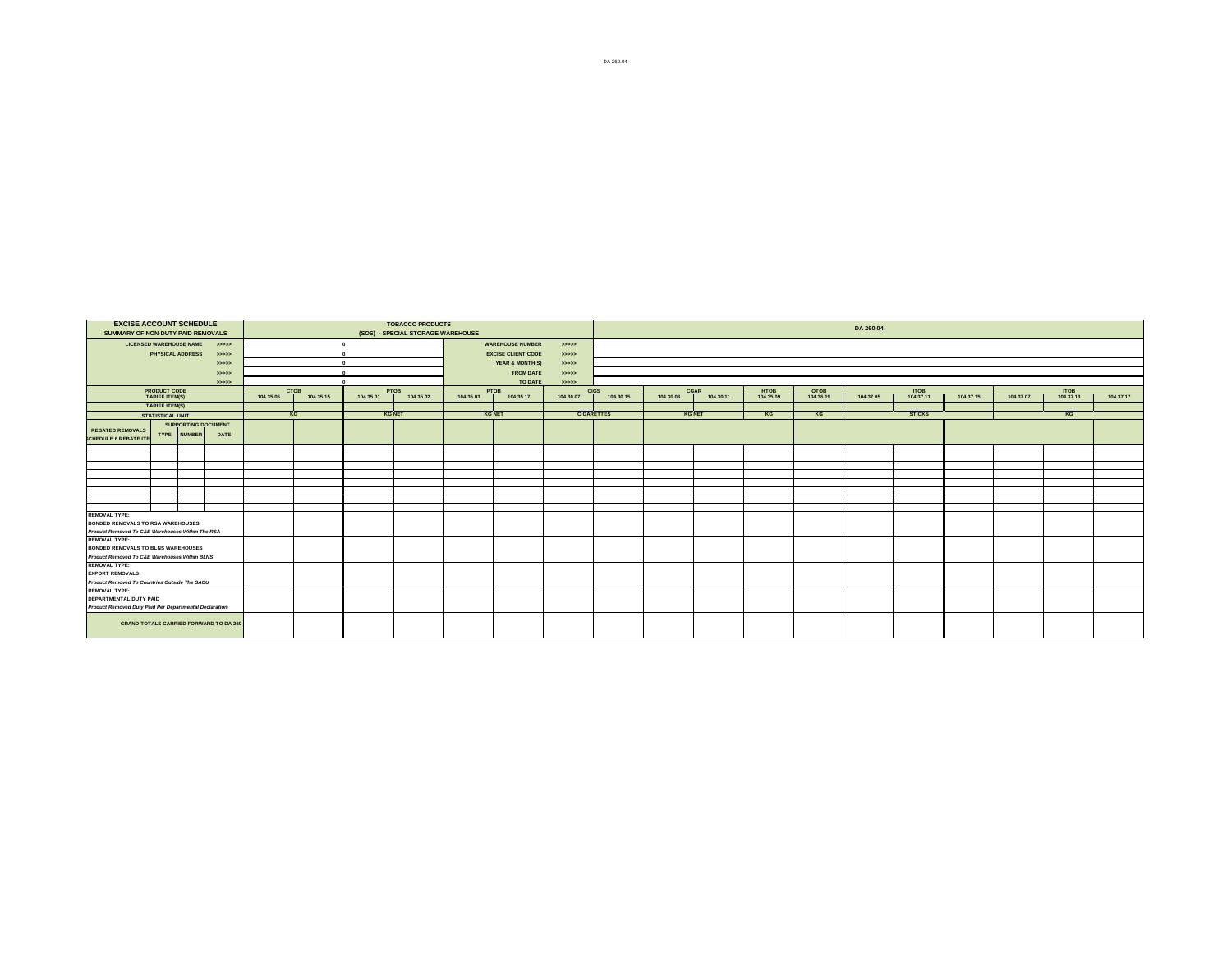|                                                    | <b>EXCISE ACCOUNT SCHEDULE</b><br>ITEMISED LIST OF NON-DUTY PAID REMOVALS                         |                       |           |             |           | <b>TOBACCO PRODUCTS</b>           |           |                           |                   |           |               |           |             |             | DA 260.04 A |               |           |           |             |           |
|----------------------------------------------------|---------------------------------------------------------------------------------------------------|-----------------------|-----------|-------------|-----------|-----------------------------------|-----------|---------------------------|-------------------|-----------|---------------|-----------|-------------|-------------|-------------|---------------|-----------|-----------|-------------|-----------|
|                                                    |                                                                                                   |                       |           |             |           | (SOS) - SPECIAL STORAGE WAREHOUSE |           |                           |                   |           |               |           |             |             |             |               |           |           |             |           |
|                                                    | LICENSED WAREHOUSE NAME >>>>>                                                                     |                       |           |             | $\bullet$ |                                   |           | <b>WAREHOUSE NUMBER</b>   | 22222             |           |               |           |             |             |             |               |           |           |             |           |
|                                                    |                                                                                                   | PHYSICAL ADDRESS >>>> |           |             | $\Omega$  |                                   |           | <b>EXCISE CLIENT CODE</b> | 55552             |           |               |           |             |             |             |               |           |           |             |           |
| REMOVAL TYPE >>> Bonded removals to RSA warehouser |                                                                                                   |                       |           |             | $\sim$    |                                   |           | YEAR & MONTH(S)           | 55555             |           |               |           |             |             |             |               |           |           |             |           |
| (See DA 260.04)                                    |                                                                                                   |                       |           |             | $\Omega$  |                                   |           | <b>FROM DATE</b>          | 55555             |           |               |           |             |             |             |               |           |           |             |           |
| A Separate Form Must Be Used For Each Removal Type |                                                                                                   |                       |           |             |           |                                   |           | TO DATE                   | 55555             |           |               |           |             |             |             |               |           |           |             |           |
|                                                    | <b>PRODUCT CODE</b><br>TARIFF ITEM(S)                                                             |                       |           | <b>CTOB</b> | PTOB      |                                   |           | PTOB                      | <b>CIGS</b>       |           | CGAR          |           | <b>HTOB</b> | <b>OTOB</b> |             | <b>ITOB</b>   |           |           | <b>ITOB</b> |           |
|                                                    |                                                                                                   |                       | 104,35.05 | 104.35.15   | 104.35.01 | 104.35.02                         | 104.35.03 | 104.35.17                 | 104.30.07         | 104.30.15 | 104.30.03     | 104.30.11 | 104,35.09   | 104.35.19   | 104.37.05   | 104.37.11     | 104.37.15 | 104.37.07 | 104.37.13   | 104.37.17 |
|                                                    | <b>TARIFF ITEM(S)</b>                                                                             |                       |           |             |           |                                   |           |                           |                   |           |               |           |             |             |             |               |           |           |             |           |
|                                                    | <b>STATISTICAL UNIT</b>                                                                           |                       |           | KG          |           | <b>KG NET</b>                     |           | <b>KG NET</b>             | <b>CIGARETTES</b> |           | <b>KG NET</b> |           | KG          | KG          |             | <b>STICKS</b> |           |           | KG          |           |
|                                                    | <b>SUPPORTING DOCUMENTS</b>                                                                       |                       |           |             |           |                                   |           |                           |                   |           |               |           |             |             |             |               |           |           |             |           |
|                                                    | (Official Documents / Commercial Documents)                                                       |                       |           |             |           |                                   |           |                           |                   |           |               |           |             |             |             |               |           |           |             |           |
| <b>TYPE</b>                                        | <b>NUMBER</b><br>BROUGHT FORWARD FROM PREVIOUS DA 260.04 A                                        | DATE                  |           |             |           |                                   |           |                           |                   |           |               |           |             |             |             |               |           |           |             |           |
|                                                    |                                                                                                   |                       |           |             |           |                                   |           |                           |                   |           |               |           |             |             |             |               |           |           |             |           |
|                                                    |                                                                                                   |                       |           |             |           |                                   |           |                           |                   |           |               |           |             |             |             |               |           |           |             |           |
|                                                    |                                                                                                   |                       |           |             |           |                                   |           |                           |                   |           |               |           |             |             |             |               |           |           |             |           |
|                                                    |                                                                                                   |                       |           |             |           |                                   |           |                           |                   |           |               |           |             |             |             |               |           |           |             |           |
|                                                    |                                                                                                   |                       |           |             |           |                                   |           |                           |                   |           |               |           |             |             |             |               |           |           |             |           |
|                                                    |                                                                                                   |                       |           |             |           |                                   |           |                           |                   |           |               |           |             |             |             |               |           |           |             |           |
|                                                    |                                                                                                   |                       |           |             |           |                                   |           |                           |                   |           |               |           |             |             |             |               |           |           |             |           |
|                                                    |                                                                                                   |                       |           |             |           |                                   |           |                           |                   |           |               |           |             |             |             |               |           |           |             |           |
|                                                    |                                                                                                   |                       |           |             |           |                                   |           |                           |                   |           |               |           |             |             |             |               |           |           |             |           |
|                                                    |                                                                                                   |                       |           |             |           |                                   |           |                           |                   |           |               |           |             |             |             |               |           |           |             |           |
|                                                    |                                                                                                   |                       |           |             |           |                                   |           |                           |                   |           |               |           |             |             |             |               |           |           |             |           |
|                                                    |                                                                                                   |                       |           |             |           |                                   |           |                           |                   |           |               |           |             |             |             |               |           |           |             |           |
|                                                    |                                                                                                   |                       |           |             |           |                                   |           |                           |                   |           |               |           |             |             |             |               |           |           |             |           |
|                                                    |                                                                                                   |                       |           |             |           |                                   |           |                           |                   |           |               |           |             |             |             |               |           |           |             |           |
|                                                    |                                                                                                   |                       |           |             |           |                                   |           |                           |                   |           |               |           |             |             |             |               |           |           |             |           |
|                                                    |                                                                                                   |                       |           |             |           |                                   |           |                           |                   |           |               |           |             |             |             |               |           |           |             |           |
|                                                    |                                                                                                   |                       |           |             |           |                                   |           |                           |                   |           |               |           |             |             |             |               |           |           |             |           |
|                                                    |                                                                                                   |                       |           |             |           |                                   |           |                           |                   |           |               |           |             |             |             |               |           |           |             |           |
|                                                    |                                                                                                   |                       |           |             |           |                                   |           |                           |                   |           |               |           |             |             |             |               |           |           |             |           |
|                                                    |                                                                                                   |                       |           |             |           |                                   |           |                           |                   |           |               |           |             |             |             |               |           |           |             |           |
|                                                    | SUBTOTALS CARRIED FORWARD TO NEXT DA 260.04 A<br><b>GRAND TOTALS CARRIED FORWARD TO DA 260.04</b> |                       |           |             |           |                                   |           |                           |                   |           |               |           |             |             |             |               |           |           |             |           |
|                                                    |                                                                                                   |                       |           |             |           |                                   |           |                           |                   |           |               |           |             |             |             |               |           |           |             |           |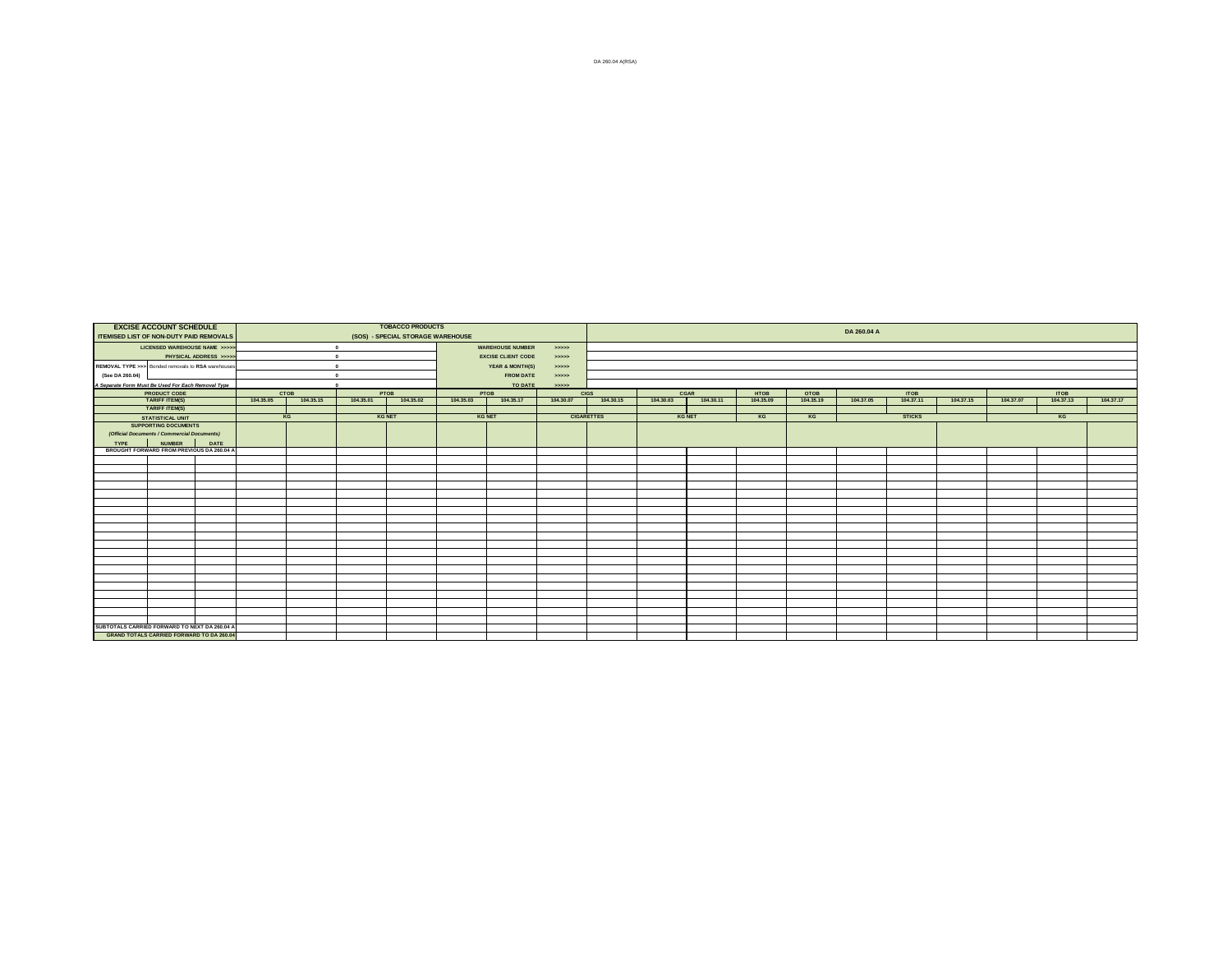| <b>EXCISE ACCOUNT SCHEDULE</b><br>ITEMISED LIST OF NON-DUTY PAID REMOVALS |                                                  |                       |           |           |           | <b>TOBACCO PRODUCTS</b><br>(SOS) - SPECIAL STORAGE WAREHOUSE |               |                           |               |                   |           |               |                   |                   | DA 260.04 A |                   |           |           |                   |           |
|---------------------------------------------------------------------------|--------------------------------------------------|-----------------------|-----------|-----------|-----------|--------------------------------------------------------------|---------------|---------------------------|---------------|-------------------|-----------|---------------|-------------------|-------------------|-------------|-------------------|-----------|-----------|-------------------|-----------|
|                                                                           |                                                  |                       |           |           |           |                                                              |               |                           |               |                   |           |               |                   |                   |             |                   |           |           |                   |           |
|                                                                           | LICENSED WAREHOUSE NAME >>>>                     |                       |           |           | $\Omega$  |                                                              |               | <b>WAREHOUSE NUMBER</b>   | $\rightarrow$ |                   |           |               |                   |                   |             |                   |           |           |                   |           |
|                                                                           |                                                  | PHYSICAL ADDRESS >>>> |           |           | $\Omega$  |                                                              |               | <b>EXCISE CLIENT CODE</b> | 55555         |                   |           |               |                   |                   |             |                   |           |           |                   |           |
| REMOVAL TYPE >>> Bonded removals to BLNS warehouse                        |                                                  |                       |           |           |           |                                                              |               | YEAR & MONTH(S)           | >             |                   |           |               |                   |                   |             |                   |           |           |                   |           |
| (See DA 260.04)                                                           |                                                  |                       |           |           |           |                                                              |               | <b>FROM DATE</b>          | 55555         |                   |           |               |                   |                   |             |                   |           |           |                   |           |
| A Separate Form Must Be Used For Each Removal Type                        |                                                  |                       |           |           |           |                                                              |               | TO DATE                   | 55555         |                   |           |               |                   |                   |             |                   |           |           |                   |           |
|                                                                           | <b>PRODUCT CODE</b><br>TARIFF ITEM(S)            |                       |           | СТОВ      |           | <b>PTOB</b>                                                  | PTOB          |                           |               | CIGS              |           | CGAR          | HTOB<br>104.35.09 | OTOB<br>104.35.19 |             | ITOB<br>104.37.11 |           |           | ITOB<br>104.37.13 |           |
|                                                                           |                                                  |                       | 104.35.05 | 104.35.15 | 104.35.01 | 104.35.02                                                    | 104.35.03     | 104.35.17                 | 104.30.07     | 104.30.15         | 104.30.03 | 104.30.11     |                   |                   | 104.37.05   |                   | 104.37.15 | 104.37.07 |                   | 104.37.17 |
|                                                                           | <b>TARIFF ITEM(S)</b>                            |                       |           |           |           |                                                              |               |                           |               |                   |           |               |                   |                   |             |                   |           |           |                   |           |
|                                                                           | <b>STATISTICAL UNIT</b>                          |                       |           | KG        |           | <b>KG NET</b>                                                | <b>KG NET</b> |                           |               | <b>CIGARETTES</b> |           | <b>KG NET</b> | KG                | KG                |             | <b>STICKS</b>     |           |           | KG                |           |
|                                                                           | <b>SUPPORTING DOCUMENTS</b>                      |                       |           |           |           |                                                              |               |                           |               |                   |           |               |                   |                   |             |                   |           |           |                   |           |
|                                                                           | (Official Documents / Commercial Documents)      |                       |           |           |           |                                                              |               |                           |               |                   |           |               |                   |                   |             |                   |           |           |                   |           |
| TYPE                                                                      | <b>NUMBER</b>                                    | DATE                  |           |           |           |                                                              |               |                           |               |                   |           |               |                   |                   |             |                   |           |           |                   |           |
|                                                                           | BROUGHT FORWARD FROM PREVIOUS DA 260.04 A        |                       |           |           |           |                                                              |               |                           |               |                   |           |               |                   |                   |             |                   |           |           |                   |           |
|                                                                           |                                                  |                       |           |           |           |                                                              |               |                           |               |                   |           |               |                   |                   |             |                   |           |           |                   |           |
|                                                                           |                                                  |                       |           |           |           |                                                              |               |                           |               |                   |           |               |                   |                   |             |                   |           |           |                   |           |
|                                                                           |                                                  |                       |           |           |           |                                                              |               |                           |               |                   |           |               |                   |                   |             |                   |           |           |                   |           |
|                                                                           |                                                  |                       |           |           |           |                                                              |               |                           |               |                   |           |               |                   |                   |             |                   |           |           |                   |           |
|                                                                           |                                                  |                       |           |           |           |                                                              |               |                           |               |                   |           |               |                   |                   |             |                   |           |           |                   |           |
|                                                                           |                                                  |                       |           |           |           |                                                              |               |                           |               |                   |           |               |                   |                   |             |                   |           |           |                   |           |
|                                                                           |                                                  |                       |           |           |           |                                                              |               |                           |               |                   |           |               |                   |                   |             |                   |           |           |                   |           |
|                                                                           |                                                  |                       |           |           |           |                                                              |               |                           |               |                   |           |               |                   |                   |             |                   |           |           |                   |           |
|                                                                           |                                                  |                       |           |           |           |                                                              |               |                           |               |                   |           |               |                   |                   |             |                   |           |           |                   |           |
|                                                                           |                                                  |                       |           |           |           |                                                              |               |                           |               |                   |           |               |                   |                   |             |                   |           |           |                   |           |
|                                                                           |                                                  |                       |           |           |           |                                                              |               |                           |               |                   |           |               |                   |                   |             |                   |           |           |                   |           |
|                                                                           |                                                  |                       |           |           |           |                                                              |               |                           |               |                   |           |               |                   |                   |             |                   |           |           |                   |           |
|                                                                           |                                                  |                       |           |           |           |                                                              |               |                           |               |                   |           |               |                   |                   |             |                   |           |           |                   |           |
|                                                                           |                                                  |                       |           |           |           |                                                              |               |                           |               |                   |           |               |                   |                   |             |                   |           |           |                   |           |
|                                                                           |                                                  |                       |           |           |           |                                                              |               |                           |               |                   |           |               |                   |                   |             |                   |           |           |                   |           |
|                                                                           |                                                  |                       |           |           |           |                                                              |               |                           |               |                   |           |               |                   |                   |             |                   |           |           |                   |           |
|                                                                           |                                                  |                       |           |           |           |                                                              |               |                           |               |                   |           |               |                   |                   |             |                   |           |           |                   |           |
|                                                                           |                                                  |                       |           |           |           |                                                              |               |                           |               |                   |           |               |                   |                   |             |                   |           |           |                   |           |
|                                                                           |                                                  |                       |           |           |           |                                                              |               |                           |               |                   |           |               |                   |                   |             |                   |           |           |                   |           |
|                                                                           |                                                  |                       |           |           |           |                                                              |               |                           |               |                   |           |               |                   |                   |             |                   |           |           |                   |           |
| SUBTOTALS CARRIED FORWARD TO NEXT DA 260.04 A                             |                                                  |                       |           |           |           |                                                              |               |                           |               |                   |           |               |                   |                   |             |                   |           |           |                   |           |
|                                                                           | <b>GRAND TOTALS CARRIED FORWARD TO DA 260.04</b> |                       |           |           |           |                                                              |               |                           |               |                   |           |               |                   |                   |             |                   |           |           |                   |           |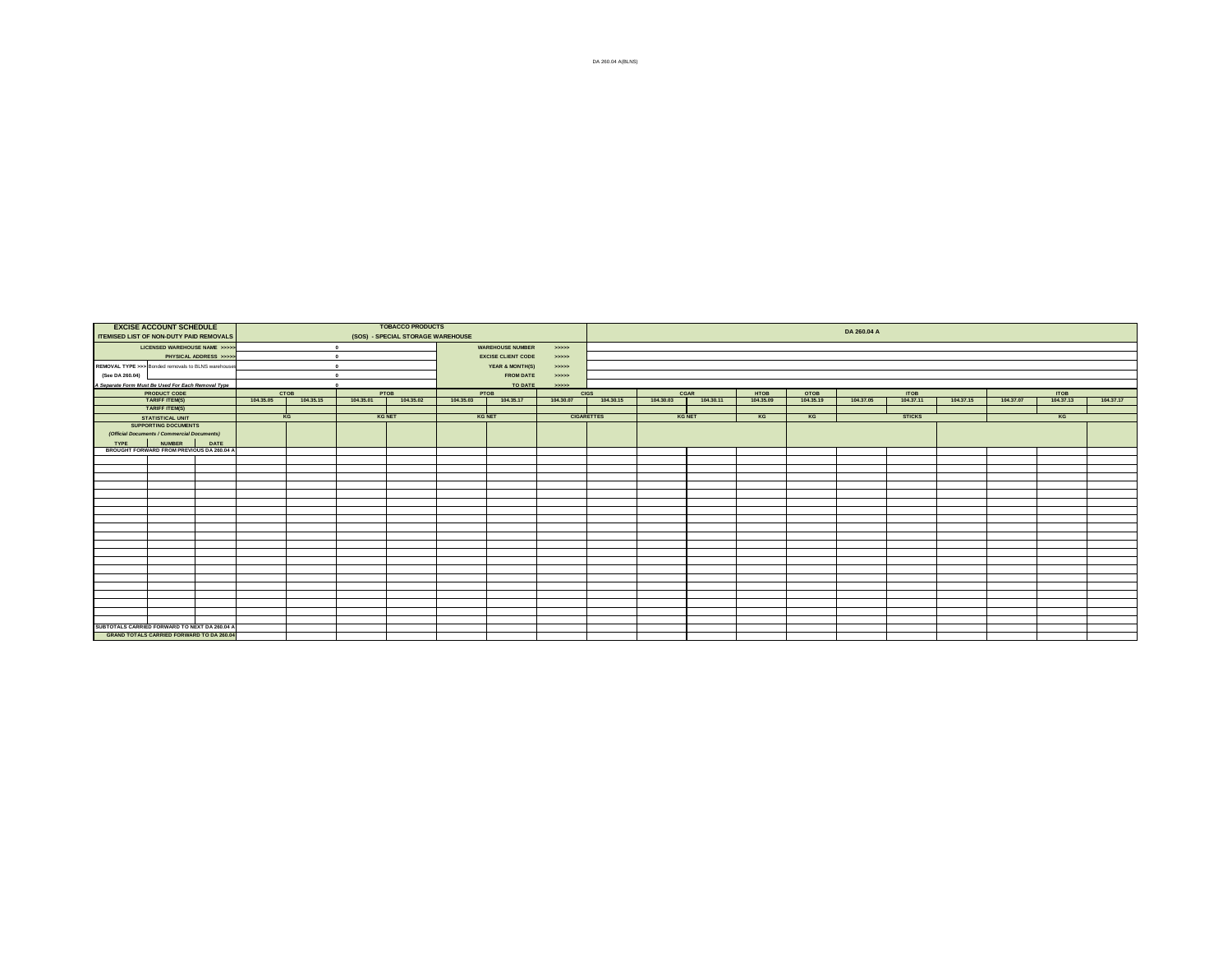| ITEMISED LIST OF NON-DUTY PAID REMOVALS            | <b>EXCISE ACCOUNT SCHEDULE</b>                             |                       |           |           |              | <b>TOBACCO PRODUCTS</b><br>(SOS) - SPECIAL STORAGE WAREHOUSE |               |                           |                   |           |               |           |                   |                   | DA 260.04 A |                  |           |           |                   |           |
|----------------------------------------------------|------------------------------------------------------------|-----------------------|-----------|-----------|--------------|--------------------------------------------------------------|---------------|---------------------------|-------------------|-----------|---------------|-----------|-------------------|-------------------|-------------|------------------|-----------|-----------|-------------------|-----------|
|                                                    | LICENSED WAREHOUSE NAME >>>>>                              |                       |           |           | $\bullet$    |                                                              |               | <b>WAREHOUSE NUMBER</b>   | 55555             |           |               |           |                   |                   |             |                  |           |           |                   |           |
|                                                    |                                                            | PHYSICAL ADDRESS >>>> |           |           | $\mathbf{0}$ |                                                              |               | <b>EXCISE CLIENT CODE</b> | 55552             |           |               |           |                   |                   |             |                  |           |           |                   |           |
| REMOVAL TYPE >>>                                   | Export Removals                                            |                       |           |           | $\sim$       |                                                              |               | YEAR & MONTH(S)           | 55555             |           |               |           |                   |                   |             |                  |           |           |                   |           |
| (See DA 260.04)                                    |                                                            |                       |           |           |              |                                                              |               | <b>FROM DATE</b>          | 55555             |           |               |           |                   |                   |             |                  |           |           |                   |           |
| A Separate Form Must Be Used For Each Removal Type |                                                            |                       |           |           | $\sqrt{2}$   |                                                              |               | TO DATE                   | 22222             |           |               |           |                   |                   |             |                  |           |           |                   |           |
|                                                    | <b>PRODUCT CODE</b><br>TARIFF ITEM(S)                      |                       |           | CTOB      |              | PTOB                                                         |               | PTOB                      | <b>CIGS</b>       |           | CGAR          |           | HTOB<br>104.35.09 | OTOB<br>104.35.19 |             | TOB<br>104.37.11 |           |           | ITOB<br>104.37.13 |           |
|                                                    |                                                            |                       | 104.35.05 | 104.35.15 | 104.35.01    | 104.35.02                                                    | 104.35.03     | 104.35.17                 | 104.30.07         | 104.30.15 | 104.30.03     | 104.30.11 |                   |                   | 104.37.05   |                  | 104.37.15 | 104.37.07 |                   | 104.37.17 |
|                                                    | <b>TARIFF ITEM(S)</b>                                      |                       |           |           |              |                                                              |               |                           |                   |           |               |           |                   |                   |             |                  |           |           |                   |           |
|                                                    | <b>STATISTICAL UNIT</b>                                    |                       |           | KG        |              | <b>KG NET</b>                                                | <b>KG NET</b> |                           | <b>CIGARETTES</b> |           | <b>KG NET</b> |           | KG                | KG                |             | <b>STICKS</b>    |           |           | KG                |           |
|                                                    | <b>SUPPORTING DOCUMENTS</b>                                |                       |           |           |              |                                                              |               |                           |                   |           |               |           |                   |                   |             |                  |           |           |                   |           |
|                                                    | (Official Documents / Commercial Documents)                |                       |           |           |              |                                                              |               |                           |                   |           |               |           |                   |                   |             |                  |           |           |                   |           |
| <b>TYPE</b>                                        | <b>NUMBER</b><br>BROUGHT FORWARD FROM PREVIOUS DA 260.04 A | DATE                  |           |           |              |                                                              |               |                           |                   |           |               |           |                   |                   |             |                  |           |           |                   |           |
|                                                    |                                                            |                       |           |           |              |                                                              |               |                           |                   |           |               |           |                   |                   |             |                  |           |           |                   |           |
|                                                    |                                                            |                       |           |           |              |                                                              |               |                           |                   |           |               |           |                   |                   |             |                  |           |           |                   |           |
|                                                    |                                                            |                       |           |           |              |                                                              |               |                           |                   |           |               |           |                   |                   |             |                  |           |           |                   |           |
|                                                    |                                                            |                       |           |           |              |                                                              |               |                           |                   |           |               |           |                   |                   |             |                  |           |           |                   |           |
|                                                    |                                                            |                       |           |           |              |                                                              |               |                           |                   |           |               |           |                   |                   |             |                  |           |           |                   |           |
|                                                    |                                                            |                       |           |           |              |                                                              |               |                           |                   |           |               |           |                   |                   |             |                  |           |           |                   |           |
|                                                    |                                                            |                       |           |           |              |                                                              |               |                           |                   |           |               |           |                   |                   |             |                  |           |           |                   |           |
|                                                    |                                                            |                       |           |           |              |                                                              |               |                           |                   |           |               |           |                   |                   |             |                  |           |           |                   |           |
|                                                    |                                                            |                       |           |           |              |                                                              |               |                           |                   |           |               |           |                   |                   |             |                  |           |           |                   |           |
|                                                    |                                                            |                       |           |           |              |                                                              |               |                           |                   |           |               |           |                   |                   |             |                  |           |           |                   |           |
|                                                    |                                                            |                       |           |           |              |                                                              |               |                           |                   |           |               |           |                   |                   |             |                  |           |           |                   |           |
|                                                    |                                                            |                       |           |           |              |                                                              |               |                           |                   |           |               |           |                   |                   |             |                  |           |           |                   |           |
|                                                    |                                                            |                       |           |           |              |                                                              |               |                           |                   |           |               |           |                   |                   |             |                  |           |           |                   |           |
|                                                    |                                                            |                       |           |           |              |                                                              |               |                           |                   |           |               |           |                   |                   |             |                  |           |           |                   |           |
|                                                    |                                                            |                       |           |           |              |                                                              |               |                           |                   |           |               |           |                   |                   |             |                  |           |           |                   |           |
|                                                    |                                                            |                       |           |           |              |                                                              |               |                           |                   |           |               |           |                   |                   |             |                  |           |           |                   |           |
|                                                    |                                                            |                       |           |           |              |                                                              |               |                           |                   |           |               |           |                   |                   |             |                  |           |           |                   |           |
|                                                    |                                                            |                       |           |           |              |                                                              |               |                           |                   |           |               |           |                   |                   |             |                  |           |           |                   |           |
|                                                    |                                                            |                       |           |           |              |                                                              |               |                           |                   |           |               |           |                   |                   |             |                  |           |           |                   |           |
|                                                    | SUBTOTALS CARRIED FORWARD TO NEXT DA 260.04 A              |                       |           |           |              |                                                              |               |                           |                   |           |               |           |                   |                   |             |                  |           |           |                   |           |
|                                                    | <b>GRAND TOTALS CARRIED FORWARD TO DA 260.04</b>           |                       |           |           |              |                                                              |               |                           |                   |           |               |           |                   |                   |             |                  |           |           |                   |           |